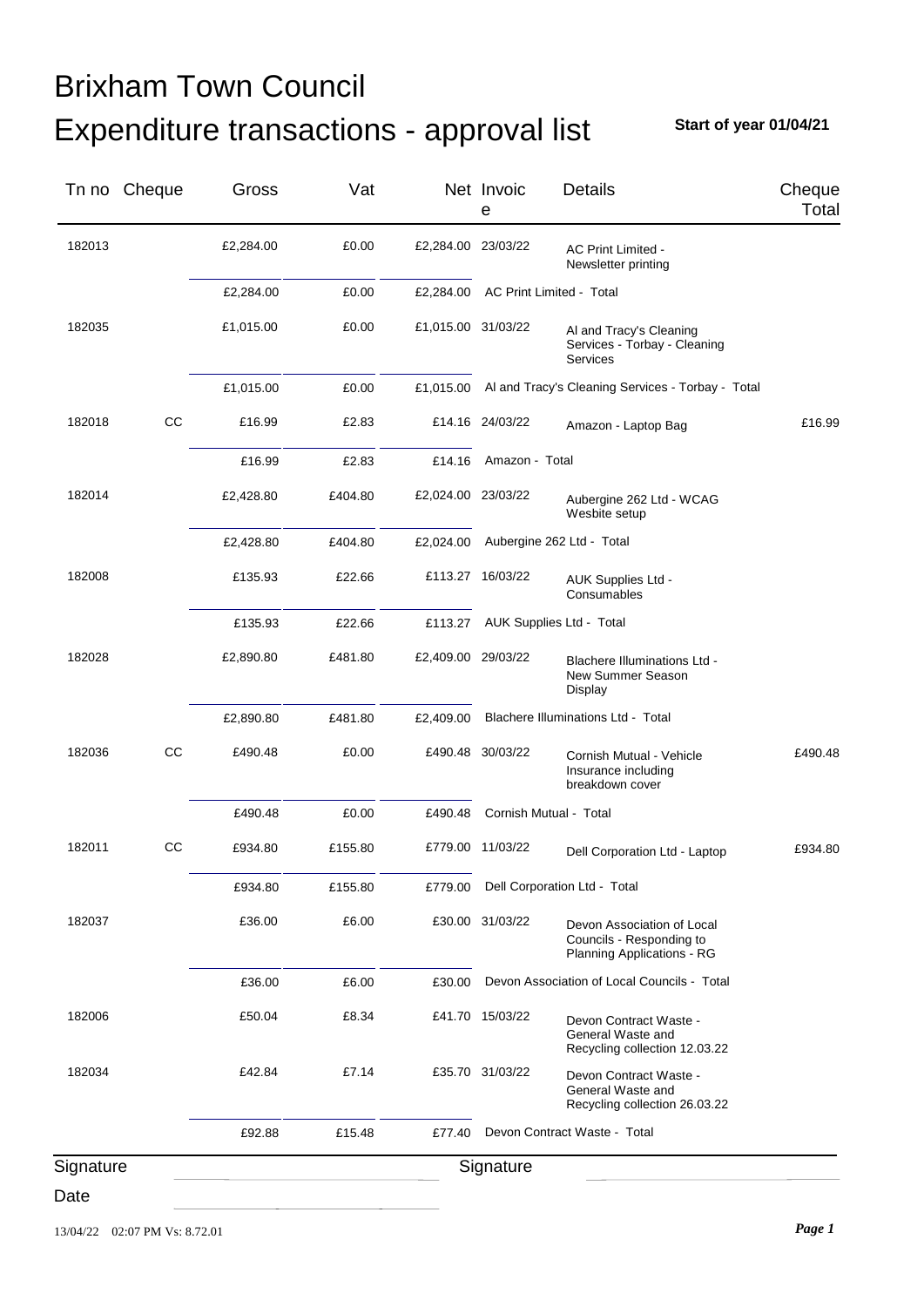## Expenditure transactions - approval list Brixham Town Council

**Start of year 01/04/21**

|           | Tn no Cheque | Gross      | Vat     |         | Net Invoic<br>е     | <b>Details</b>                                                                                 | Cheque<br>Total |
|-----------|--------------|------------|---------|---------|---------------------|------------------------------------------------------------------------------------------------|-----------------|
| 182017    |              | £319.19    | £53.20  |         | £265.99 11/01/22    | Devon Garden Machinery -<br>Husqvarna 535LK (strimmer<br>& brush cutter) service and<br>repair |                 |
|           |              | £319.19    | £53.20  | £265.99 |                     | Devon Garden Machinery - Total                                                                 |                 |
| 182004    | DD           | £275.00    | £0.00   |         | £275.00 17/03/22    | DVLA - Vehicle Tax                                                                             | £275.00         |
|           |              | £275.00    | £0.00   | £275.00 | DVLA - Total        |                                                                                                |                 |
| 182031    |              | £193.88    | £32.31  |         | £161.57 29/03/22    | <b>Elite Industrial Supplies</b><br>Ltd - PPE                                                  |                 |
|           |              | £193.88    | £32.31  | £161.57 |                     | Elite Industrial Supplies Ltd - Total                                                          |                 |
| 182005    |              | £144.00    | £24.00  |         | £120.00 17/03/22    | Geze UK Ltd - Repair RH<br>operator                                                            |                 |
|           |              | £144.00    | £24.00  | £120.00 | Geze UK Ltd - Total |                                                                                                |                 |
| 182009    | CC           | £60.10     | £10.02  |         | £50.08 14/03/22     | House of Flags Ltd -<br><b>Ukraine Flags</b>                                                   | £60.10          |
|           |              | £60.10     | £10.02  | £50.08  |                     | House of Flags Ltd - Total                                                                     |                 |
| 182010    |              | £210.00    | £35.00  |         | £175.00 14/03/22    | IHasco Ltd - Staff training<br>courses                                                         |                 |
|           |              | £210.00    | £35.00  | £175.00 | IHasco Ltd - Total  |                                                                                                |                 |
| 182040    |              | £37.06     | £6.18   |         | £30.88 30/03/22     | Interline - Ratchet Tie Downs                                                                  |                 |
|           |              | £37.06     | £6.18   | £30.88  | Interline - Total   |                                                                                                |                 |
| 182007    |              | £457.20    | £76.20  |         | £381.00 16/03/22    | ITTQ - Laptop upgrades and<br>support                                                          |                 |
| 182038    |              | £159.60    | £26.60  |         | £133.00 29/03/22    | ITTQ - ESET Endpoint<br>Security                                                               |                 |
|           |              | £616.80    | £102.80 | £514.00 | ITTQ - Total        |                                                                                                |                 |
| 182042    |              | £35.05     | £0.00   |         | £35.05 11/03/22     | Lloyds Bank Plc - Charges                                                                      |                 |
|           |              | £35.05     | £0.00   | £35.05  |                     | Lloyds Bank Plc - Total                                                                        |                 |
| 182041    | CC           | $-£106.62$ | £0.00   |         | -£106.62 31/03/22   | Microsoft Ireland Operations<br>Ltd - Contra 181985, Annual<br>Subscription (1 license)        | £106.62         |
|           |              | $-£106.62$ | £0.00   | £106.62 |                     | Microsoft Ireland Operations Ltd - Total                                                       |                 |
| 182033    |              | £121.08    | £20.18  |         | £100.90 30/03/22    | Royal Mail - Newsletter<br>Delivery                                                            |                 |
| Signature |              |            |         |         | Signature           |                                                                                                |                 |
| Date      |              |            |         |         |                     |                                                                                                |                 |